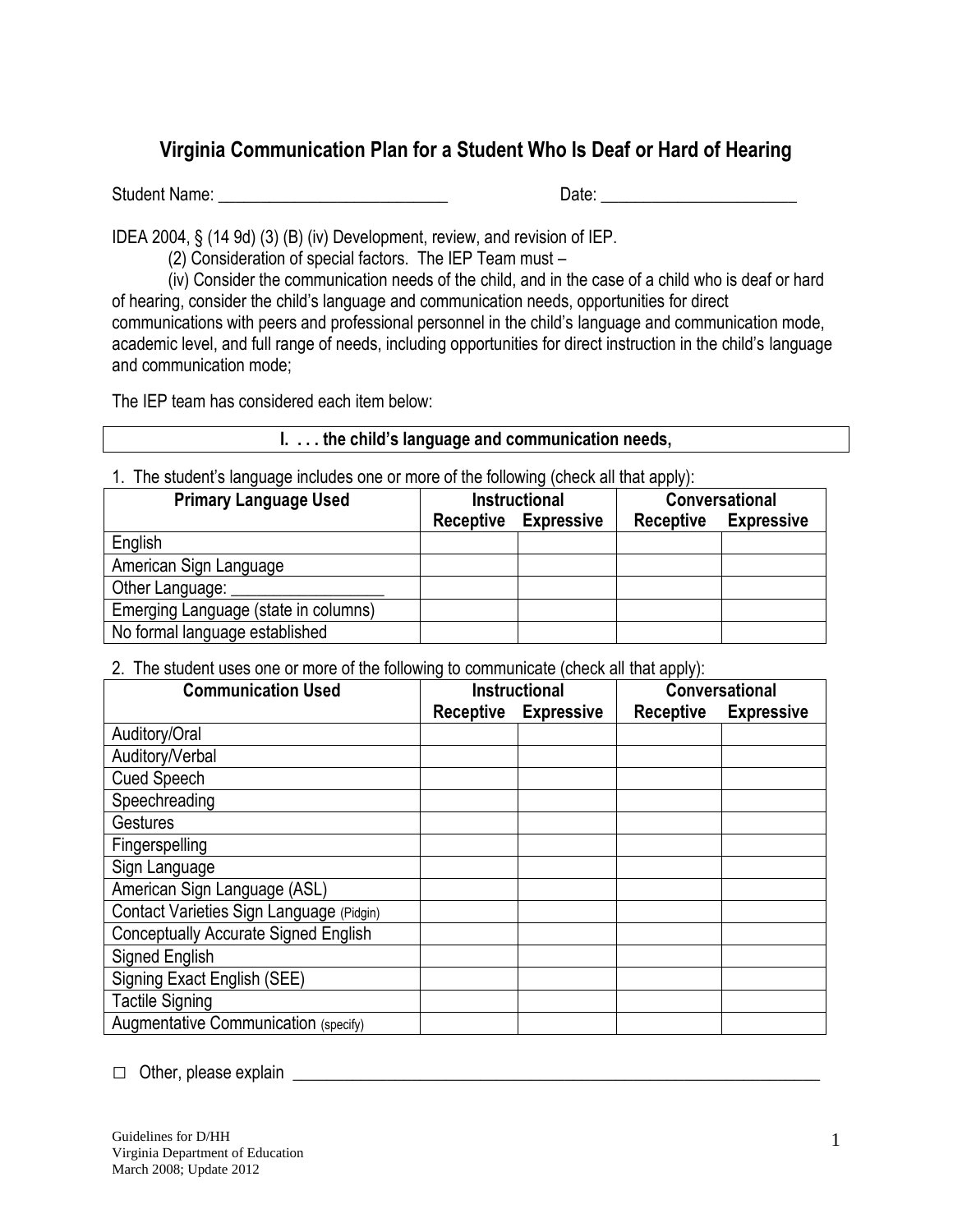Student Name: \_\_\_\_\_\_\_\_\_\_\_\_\_\_\_\_\_\_\_\_\_\_\_\_\_\_\_ Date: \_\_\_\_\_\_\_\_\_\_\_\_\_\_\_\_\_\_\_\_\_\_\_

3. What assistive technology devices are used by the student? (hearing aids, cochlear implant, FM system, etc.)

How consistently are devices used?

4. What language(s) and mode(s) of communication do the parents and family members use with the student?

5. What is needed to increase the proficiency of parents and family members in communicating with the student?

**II. . . . opportunities for direct\* communications with peers and professional personnel. . . including opportunities for direct instruction in the child's language and communication mode,**

*\*Direct language/communication/instruction occurs person to person, not through an additional source (e.g., educational interpreter, captioner).*

The IEP team has considered opportunities for direct communication which may be provided by the school and/or family:

- 1.  $\Box$  Opportunities for direct\* instruction. Describe opportunities:
- 2.  $\Box$  Opportunities for direct\* communication with peers. Describe opportunities:
- 3. □ Opportunities for direct<sup>\*</sup> communication with professional staff and other school personnel. Describe opportunities:

List strategies for increasing opportunities for direct communication/instruction as needed: